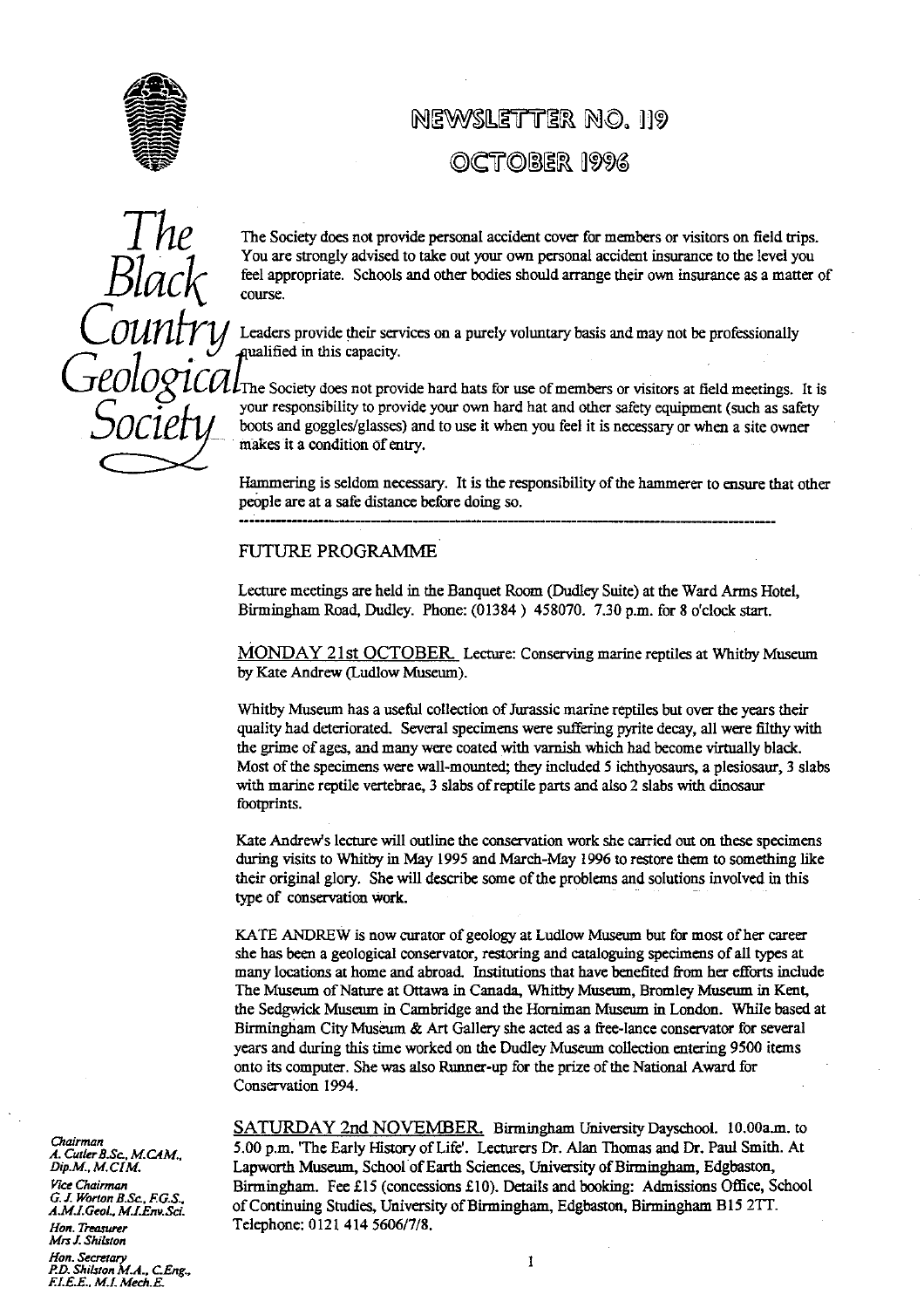MONDAY 25th NOVEMBER. Lecture: Ancient miners; modern collections by Dr. R Ixer (Birmingham University).

This lecture will look at the evidence for copper mining in the Bronze Age from a mineralogist's point of view and will have a link with our Alderley Edge field meeting in the previous September.

*Dr. Rob Ixer writes:* In the last decade there has been a gradual realisation that copper mining during the Bronze Age was widespread in the British Isles and included such famous mineral localities as Alderley Edge near Manchester, Parys Mountain in Anglesey, Great Orme near Llandudno and Ross Island off the southwest coast of Ireland

In the absence of run-of-the-mill ore from these mine sites archaeologists have used material from Museum collections as a basis for their studies. A number of resulting false trails and red herrings will be followed and good but representative mineralogy will be shown to be the key in determining Bronze Age mining and metallurgy.

I will be showing a number of slides - mainly of Ross Island and Great Orme - and will discuss mineralogy and ore generation to show how non-discriminating archaeologists are!

DR, ROB IXER is the senior mineralogist at Birmingham University's Earth Sciences Department with an impressive track record in his field. He has been a good friend of the BCGS for many years and we are very pleased that he *will* be speaking to us again.

SATURDAY 11th JANUARY 1997. Birmingham University Dayschool. 10.00a.m. to 5.00 p.m. 'Sea Shells: Ancient and Modern'. Lecturers Dr. Alan Thomas and Dr. Paul Smith. At Lapworth Museum, School of Earth Sciences, University of Birmingham, Edgbaston, Birmingham. Fee £15 (concessions £10). Details and booking as for Dayschool on 2nd November.

MONDAY 20th JANUARY 1997. Lecture: Environmental Geology - examples from Finland and the U.K. by Dr. Roger Dackombe (Wolverhampton University).

This lecture will examine the role of geology - and in particular 'environmental geology' in determining courses of action when environmentally sensitive activities are being planned. These can include mineral extraction and development of water supply sources and geologists can point to the most suitable strategies to minimise disturbance and make the best use of available resources.

Dr. Dackombe has considerable experience of the geology of Finland and will contrast geological environmental problems there with those in the UK. The two areas have significantly different geology: there are great differences in climate, in the countries' latitude and in the surface terrain and these lead to different solutions to their environmental problems.

DR ROGER DACKOMBE is Senior Lecturer in Environmental Science at Wolverhampton University and he is also involved in running post-graduate MSc courses on environmental geology in Finland and Hungary, to which countries he pays regular visits. His geological interests are Quaternary Sediments and Applied Engineering Geology while his particular research interest is in the Isle of Man. He has researched glacial sediments and till sequences in the IOM, he is Geological Consultant to the Manx Government-for environmental questions and works with archaeologists from Liverpool University studying Manx archaeology in its geological context.

A SATURDAY MORNING visit to Wolverhampton Museum & Art Gallery is planned for February/March (date to be advised). This will be to see reserve items of the FRASER COLLECTION not normally available to the public. It will be organised by Rosemary Roden, a geological conservator who carried out the work of rescuing the Fraser Collection from the basement of Himley Hall. She set up the children's display Dr. Fraser's Fossils' in the Museum as well as curating the rest of the collection which is now in store.

MONDAY 17th FEBRUARY. Annual General Meeting. Followed by two short lectures by Society members who have visited the locations recently:

Easter Island by Sheila Pitts and Geology of Gibraltar by Paul Shilston.

MONDAY 17th MARCH. Lecture: Mineral exploration in Europe by Dr. Christopher Morrissey (RTZ Mining & Exploration Ltd)

MONDAY 14th APRIL. Lecture: Evolution and extinction of Trilobites by Dr. Bob Owens (National Museum of Wales).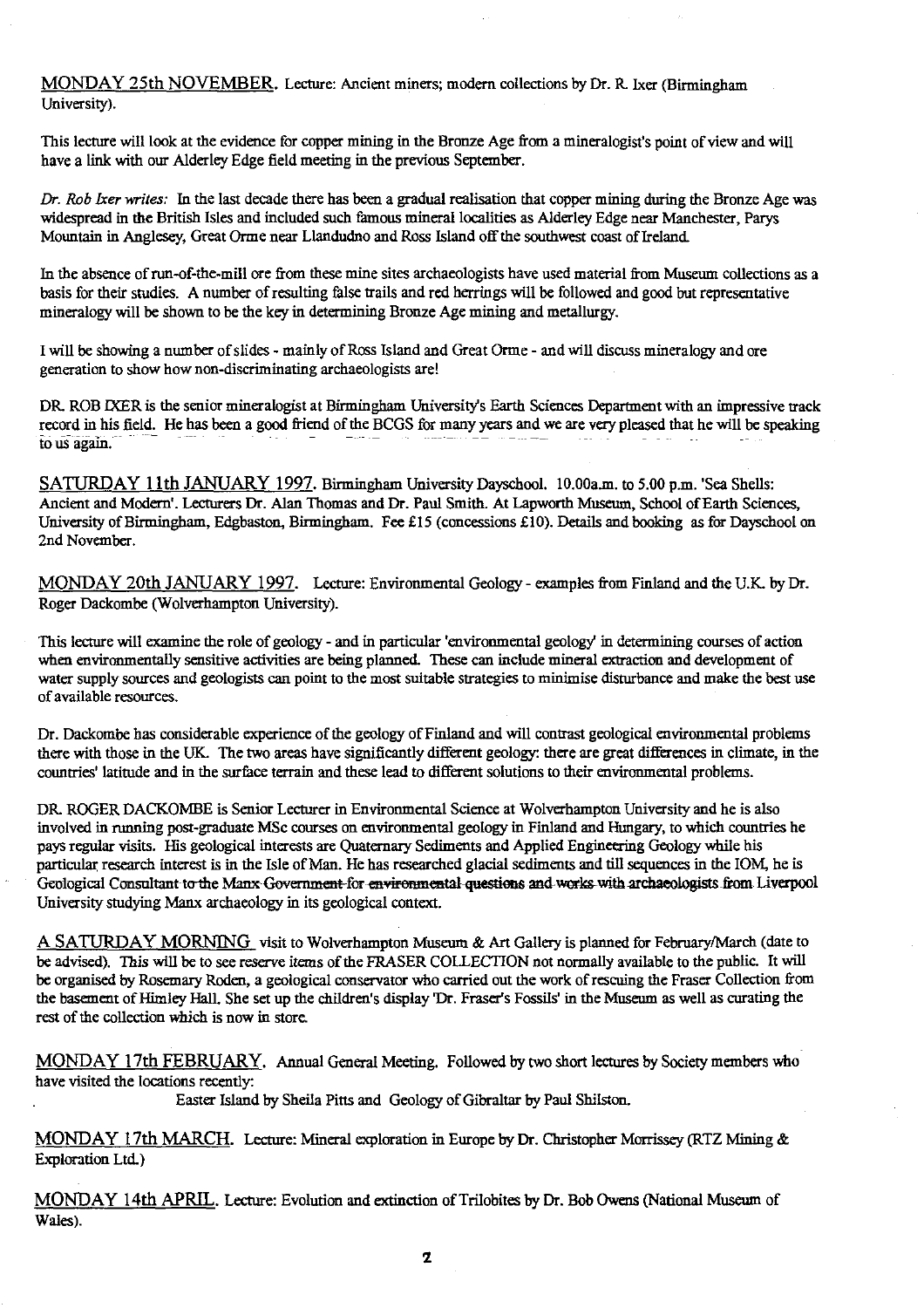SATURDAY 17th MAY. Birmingham University Dayschool. I0.00a.m. to 5.00 p.m. 'The Geology of Wenlock Edge'. Lecturers Dr. Alan Thomas and Dr. Paul Smith. At Lapworth Museum, School of Earth Sciences, University of Birmingham, Edgbaston, Birmingham. Fee £15 (concessions £10). Details and booking: as for Dayschool on 2nd November.

SUNDAY 18th MAY. Field meeting to Shropshire. Leader: Dr. Paul Smith (Birmingham University).

SUNDAY 8th JUNE . Field meeting to the southern section of the Malvern Hills. Leader: Eddie Bailey (Society Member).

MONDAY 23rd JUNE. Evening field meeting (5.30 p.m. - 8.30 p.m.) to Snailbeach Historic Site and Old Mine looking at the surface features with an underground visit to the mine. Snailbeach (grid ref: 380022) is about 16km (10 miles) southwest of Shrewsbury. Leader: Peter Sheldrake (Shropshire County Council, Environmental Dept.)

# REPORTS

#### Field visit to North Staffordshire 14th July 1996. Leader: Don Steward of Stoke-on-Trent Museum.

Members of the Manchester an*d* Black Country Geological Societies met on the car park of The Mermaid Inn, about 4

les north of Leek. This gave a superb view westward over the Goyt syncline, a north-plunging fold easily traced in the dscape by the outcrop of the Roaches Grit. This coarse sandstone of Middle Carboniferous age was deposited in a delta by a river flowing from the north. Its red colour is due to a high content of orthoclase feldspar, suggesting the source areas was not far distant.

After driving to Roach End, the party walked about a mile through woodland to the narrow defile known as Lud's Church. This chasm lies behind a large landslipped block of Roaches Grit on the side of the valley of the River Dane. It gained its name from being the retreat of Lud Auk and his band of Lollards, who were religious heretics persecuted by King Henry IV. This is also supposed to be the site of the Green Chapel described in the medieval poem 'Sir Gawain and the Green Knight'. Historically, the district has been the abode of felons and the nearby village of Flash was known for 'flash money' meaning ill-gotten wealth.

In the afternoon the party drove to the disused Brown End Quarry, near Waterhouses. This exposes part of the Lower Carboniferous Milldale and Hopedale Limestones, conveniently steeply-dipping so as to allow easy inspection of the whole sequence. Fossils are plentiful, but the beds are very thin compared with the equivalent strata elsewhere, indicating slow sedimentation. There are two small mudmounds or'reefs', but investigation of the geological cavity infills of one of them has shown it to be inverted, hence not in-situ. Sedimentation probably took place near the foot of a tilted fault block dipping gently westward, downslope from the 'waulsortian reefs' of the Dovedale-Manifold region. The youngest beds are hirhldites.

ruts quarry was the location of a Pleistocene fissure containing woolly mammoth remains. The fissure is now quarried out, and the bones are missing, but our leader expressed the ambition to locate them and give them a home in Stoke Museum.

Brown End Quarry, a designated SSSI, was bought by the Staffordshire Wildlife Trust in 1987. It was made a Geological Nature Reserve under the guidance of the North Staffordshire Group of the Geologists' Association. Out thanks to Don Steward for a most interesting excursion.

Nigel Bradley

# The Natural History Museum John Mason Conference. Wednesday 11th September. British Association Annual Festival of Science, Birmingham.

About 20 BCGS members attended this conference in response to the invitation to the Society from the Natural History Museum. It turned out to be a very varied and thought provoking day, all of the subjects leaving scope for much more detailed discussion had time permitted. The theme of the day was Patterns and Predictions and explored the idea of whether patterns in the natural world could be used to predict future events.

1. Introduction

The conference was opened by Dr. Neil Chambers, the Museum's Director, who referred to three types of patterns, i.e. form, space and time. It was difficult to imagine a world without patterns so people see patterns and try to make predictions from them whether they are justified or not. The plant and animal kingdom is not a maze but the patterns that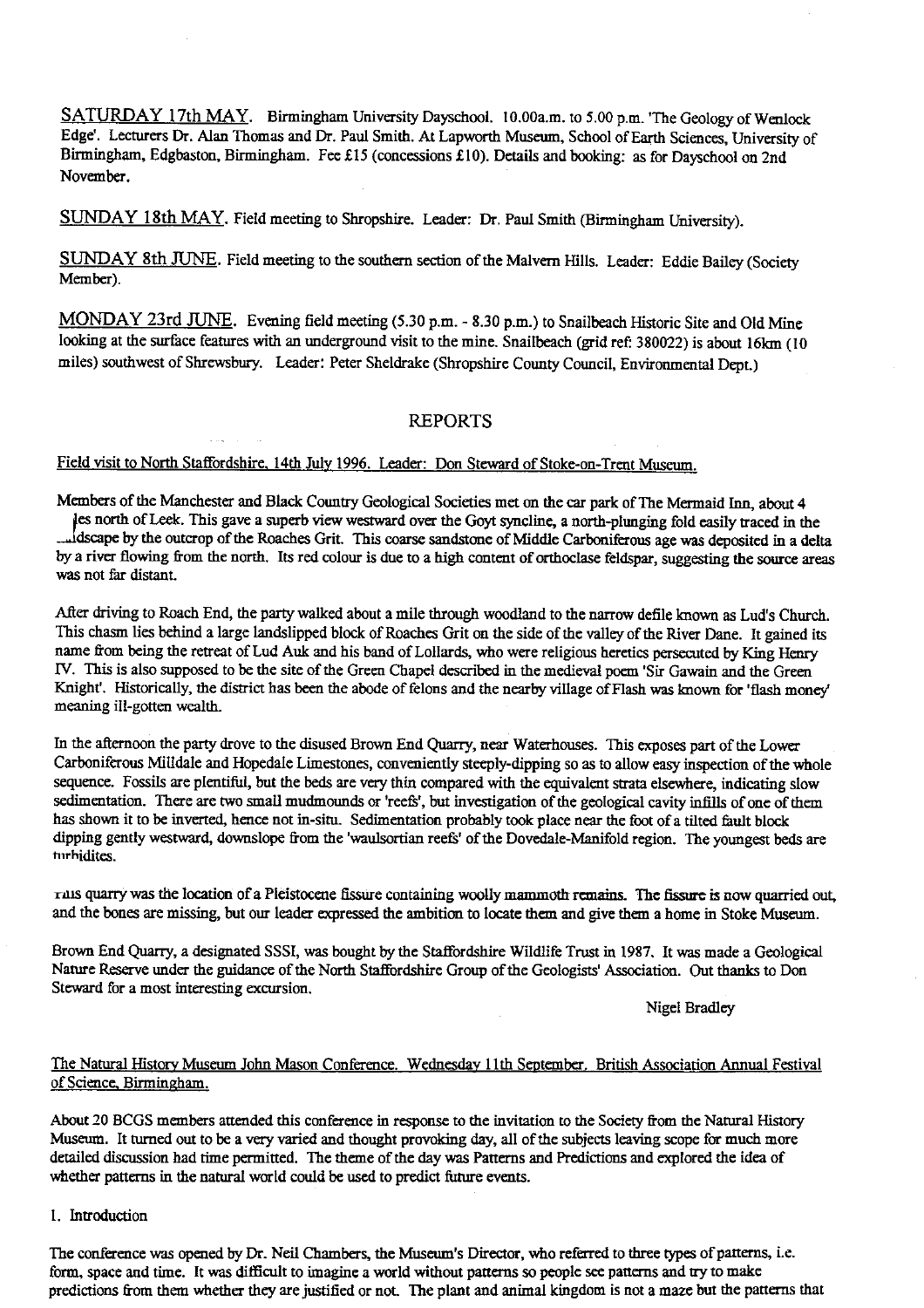He referred to human generated changes and the significant effect that these were having on the natural world

### 2. Bombarded Earth.

Monica Grady explored the theme of whether patterns could be detected when extra-terrestrial material fell to Earth. There was some 30,000 to 50,000 tons of this each year most of which fell in pieces so small as to cause no problems and mostly went unnoticed. There were however about 1000 meteorites weighing a ton or more and 10,000 weighing a kilogram or so to hit the Earth every year and they could do local damage. There were no known fatalities but in the UK we could expect one such meteorite every 15 years. Statisticians had however proved that the chances of being hit by a meteorite were greater than those of winning the jackpot on the National Lottery!

It was not possible to predict where meteorites would fall but it was possible to predict where they could be found. This was mostly Antarctica and big deserts partly because the dry environment preserved them and because they were easy to spot in such open barren areas.

How often were large meteorites to be expected? Meteor Crater in Arizona was 1.5 kilometres across, caused severe local effects but no lasting damage. Something of this size could be expected once every 100 years. Tunguska, in Siberia, was 15 kilometres from a radiant centre and had flattened 1000 square kilometres of trees but there was no physical crater and no meteorite remains. This could be expected once in 1000 years.

The KT (Cretaceous'Tertiary) impact on the Yucatan Peninsula was 180/300 kilometres in diameter. If centred on London this would annihilate an area from-Norfolk to Brighton. Such an event could be expected every 100 million years.

Despite all this study it was still not possible to predict when and where the next meteorite would fall.

3. The Fossil Record and the Changing World

Steve Culver told us that asteroids and comets were only one agent for change although they could be hugely significant. A planet the size of Mars had hit the Earth and formed the Moon. Such an impact would have sterilised the planet, speeded up the Earth's rotation and had a major effect on tides.

The geological record needed to be studied too and the Museum is currently involved in a project to try to reconstruct past environments and the fossil record played a major part in this. the aim was to try to predict the future.

The main factors in environmental change were:- meteor collisions, volcanicity, climate change, sea level change and continental drift.

There were two peaks of marine and terrestrial extinctions, i.e. at the KT boundary when 50% of species were lost and at the Permo Trias boundary when 72% were lost. The meteor impact in Yucactan would certainly have been implicated in the former but borehole studies tended to show that the mass extinctions at that time were spread over a protracted period and were not the simultaneous events generally reported.

Temperature changes tended to come about when there were changes in the tilt of the Earth's axis or orbit and this could be seen in the glacial and inter-glacial periods of the Ice Age. It was said-that in such-a situation glacial conditions could return within a couple of generations! It seemed that after such cyclical environmental changes the same species were not necessarily restored when similar conditions returned. In this situation species acted as individuals not as communities.

Two examples of the effects of plate tectonics were referred to. 2.5 Mya the isthmus of Panama rose above sea level. This was instrumental in forming the Gulf Stream which brought moist air to northerly latitudes and helped generate the Ice Age. After the split of Pangaea sea surrounded and flooded the smaller continents and changed the climate from severe continental to more temperate.

It was concluded that it was difficult to predict the future from the past partly because the past was complicated but also because man's activities were causing change at such an unprecedented rate that it inhibited our ability to learn from the past.

4. Patterns of Evolution in the Fossil Record.

Scientists often used the terms primitive and advances to describe species but the notion of primitive was subject to change and Richard Fortey illustrated this with two examples.

The first was the evolution of arthropods (jointed legged animals such as spiders, flies, crabs etc.) For a long time trilobites were regarded as primitive arthropods because they were the oldest such creatures in the fossil record. But then more older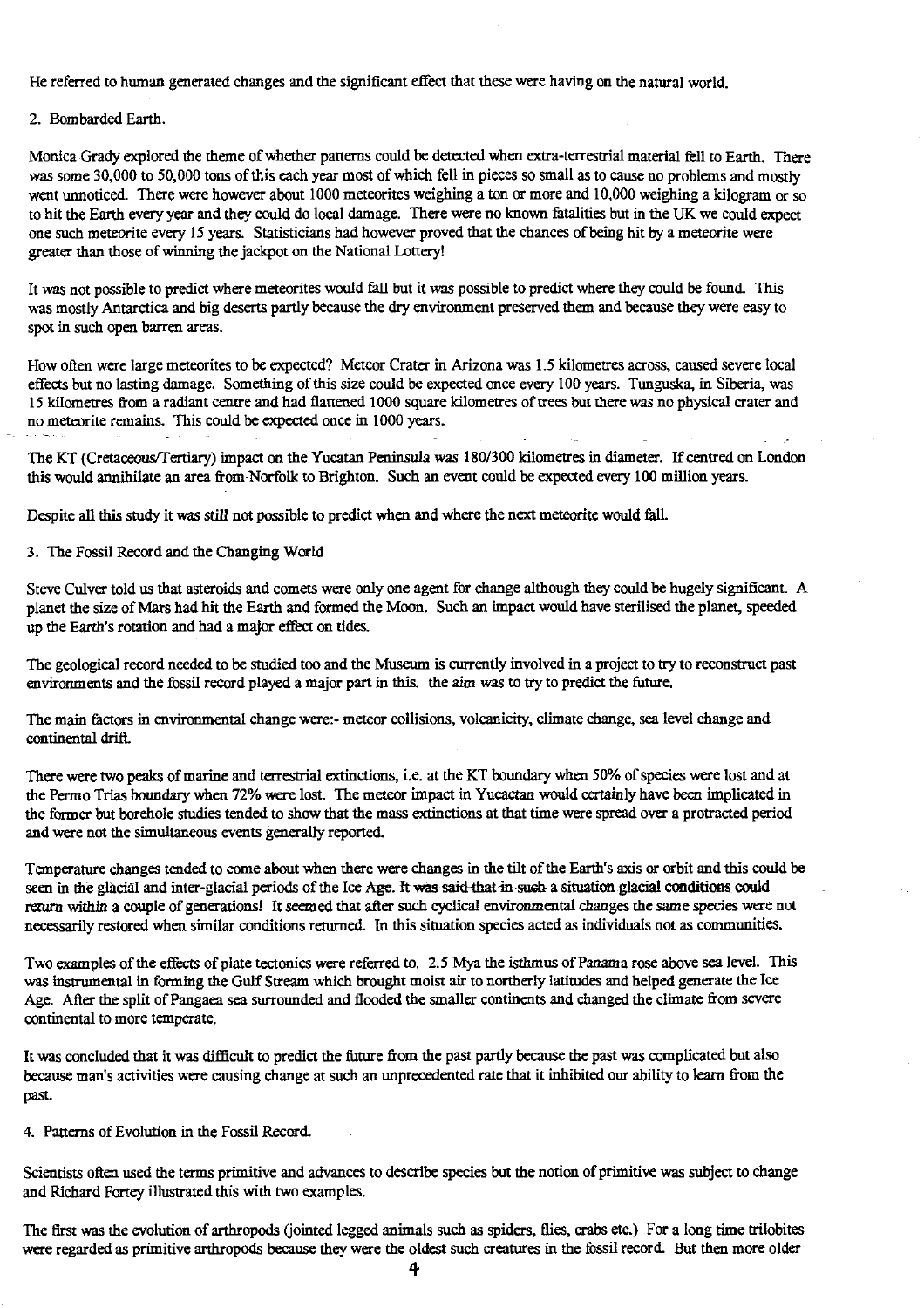arthropods were found, particularly in the Burgess Shales. These had not previously been found because they were soft-bodied and not generally preserved the way trilobites had been and arthropods continued to be discovered in the Cambrian. Although the pre-Cambrian was not now considered to be barren there was no indication of arthropod ancestors in it. This posed the question of whether there had been another explosive event at the base of the Cambrian.

A change of approach by Manton looked at a different means of classifying and analysing arthropods based on muscle structures which concluded that they had descended from several ancestors that were not arthropods and that trilobites were but one limb of arthropod development.

Yet a further computer analysis based on different criteria of dissimilarities rather than similarities concluded that trilobites were well derived arthropods not primitive ones.

So different classifications came up with different answers about where trilobites figured in fossil evolution but under any system they had been displaced from their earlier position as primitive Arthropods.

The second example was Neanderthal man. The notion of a lower level of human life persisted even today. Yet there was evidence of many cultural features which were far from primitive, e.g. proper burials with gifts and flowers at the grave. They also had simple tools. Neanderthals were known from many sites around Europe and they were now increasingly seen as a separate species to sapiens and not its ancestor.

Richard Fortey concluded that the notion of'primitive' in evolutionary terms was fraught with difficulties when trying to determine the origin of any particular species. Usually the best that could be said about any species was that it was 'early or 'late'. So once again the use of patterns from the past to try to understand events was proving problematic.

The overall feeling that I was left with from this conference was that we were still trying desperately to make sense of a past in a search to bring some certainties to the future - but without much luck! We were all very pleased however to have been invited to this fascinating occasion.

Judith Shilston

### EDITORIAL

My local Natural History Society recently had a lecture on Bee Orchids. I was amazed to learn how they have evolved so that individual species have a scent and appearance to mimic that of the female of a specific insect pollinator. The insect attempts to mate with the plant and being so duped takes the plant pollen to the next plant with which it attempts a further misalliance. That evolution can be so specific (a very appropriate term in this case) seems amazing. And how can random changes have such precise ends? The late Sylvester Bradley who taught me Palaeontology and whose humorous lectures were so popular with the undergraduate population of the late fifties warned the ladies of the dangers of excessive ornamentation as we looked at the decadent history of the later ammonites. The extremes of evolution seem destined to be dead ends as in the case of the Bee Orchid with its dependence on one species of pollinator and thus doubly subject to rapidly changing weather patterns and habitats.

What has this to do with geology you may ask? The non specialist is more adaptable. New posts at the Society require non geological skills. Can yours benefit the Society?

## CONSERVATION COLUMN

Since the last newsletter a few things have happened on the conservation front. Firstly we've responded to the Staffordshire R.I.G.S. group to provide information about a site in Wombourne. This was a red sandstone quarry exposure which is now a housing estate! We did, however, manage to find alternative exposures close by which ensures that the local school still has a geological amenity.

APPEAL. Is there anyone out there who knows of any exposures of rock at all in the Hereford and Worcester County area? If so can you let us know as this county is trying to locate potential geological sites and will visit and assess all the ones that are suggested. You can make a real contribution here by simply identifying a site. They will do the rest.

Fieldwork. Alan Cutler has been approached by British Waterways to advise on Canal side geological sites, one of which is Brewins Bridge at Netherton. You may recall that I am organising a further clean-up of this section in association with the Dudley Canal Trust and BWB. As yet I don't have any dates, but be assured as soon as I do ........ you'll know!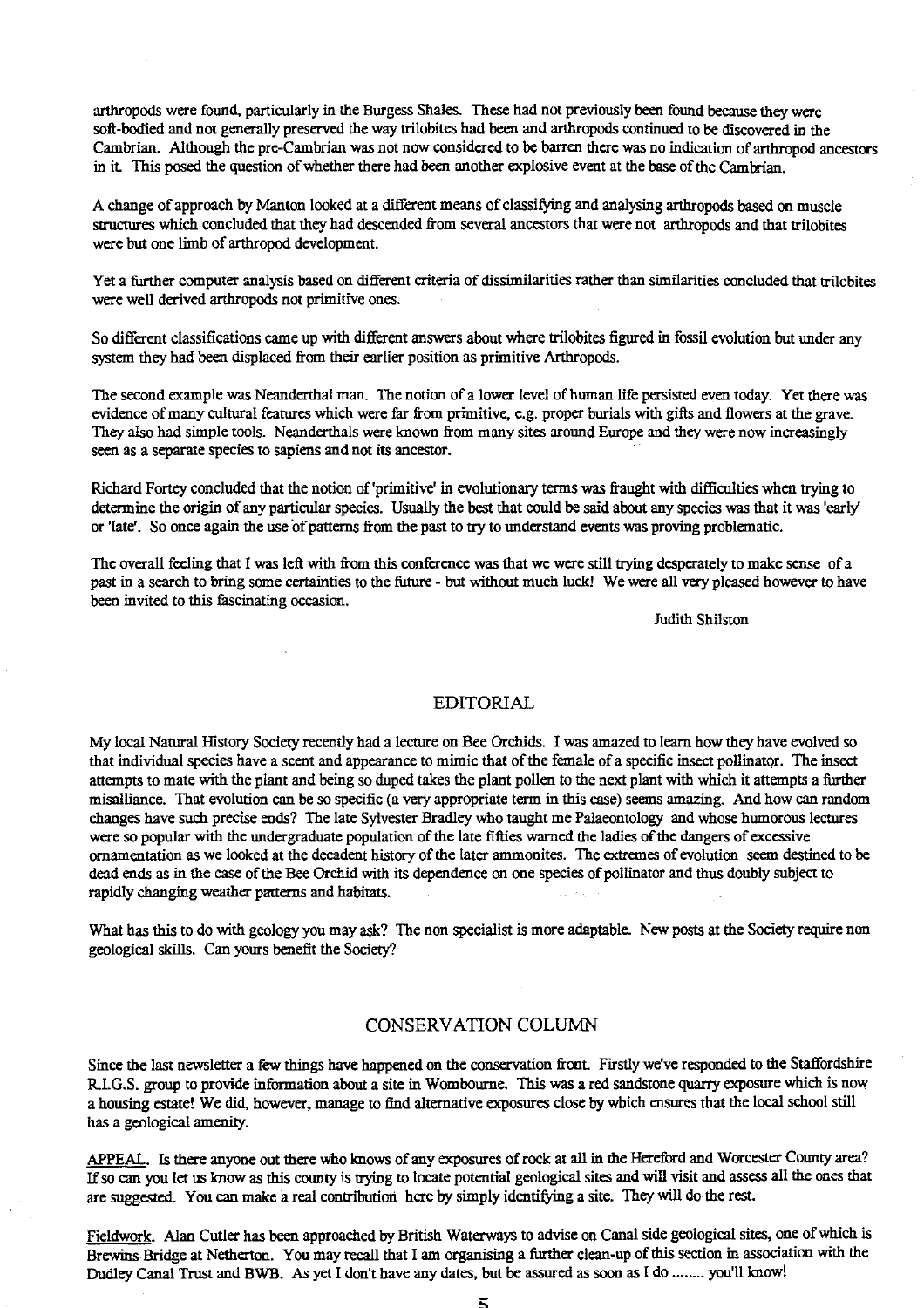Artwork Unfortunately our appeal for a symbol/design to illustrate our conservation efforts has as yet received no response from the artists and idea-ists out there. So I've done another sketch in an attempt to inspire someone to put pencil to paper.<br>Don't be shy, have a try!. Until next time. Don't be shy, have a try!.



GEOLOGICAL HERITACE

Graham Worton

## ITEMS IN BRIEF

- $\mathbf{1}$ . Welcome to new members Stephen Haycock - Kingswinford John & Margaret Collins - Acocks Green
- 2. Member Gordon Giltrap will be performing in the Cliff Richard musical Heathcliffe. Hilary reports that it will be difficult for them to attend meetings at Dudley over this busy period but that they look forward to the new experience of financial security.
- 3. Wanted Anew General Secretay and a new Treasurer

At the last AGM the current General Secretary and Treasurer said that *they* wished to give up their jobs and would not be standing for re-election at the AGM in February 1997. So we are looking for members to replace them. *Neither job requires geological knowledge\_*

The Secretary's job is chiefly to look after the membership records, to address a set of newsletter envelopes every two months, to record when subs are paid, to chase up outstanding subs, and to respond to people asking about joining the Society.

The Treasurer's job is to look after the Society's accounts, to receive subscriptions, to pay out fees for room hire, leaders' and lecturers' expenses etc., and to produce the annual report and accounts for the AGM.

If anyone thinks they might be interested in either job, Paul or Judith Shilston will be happy to discuss this with them.